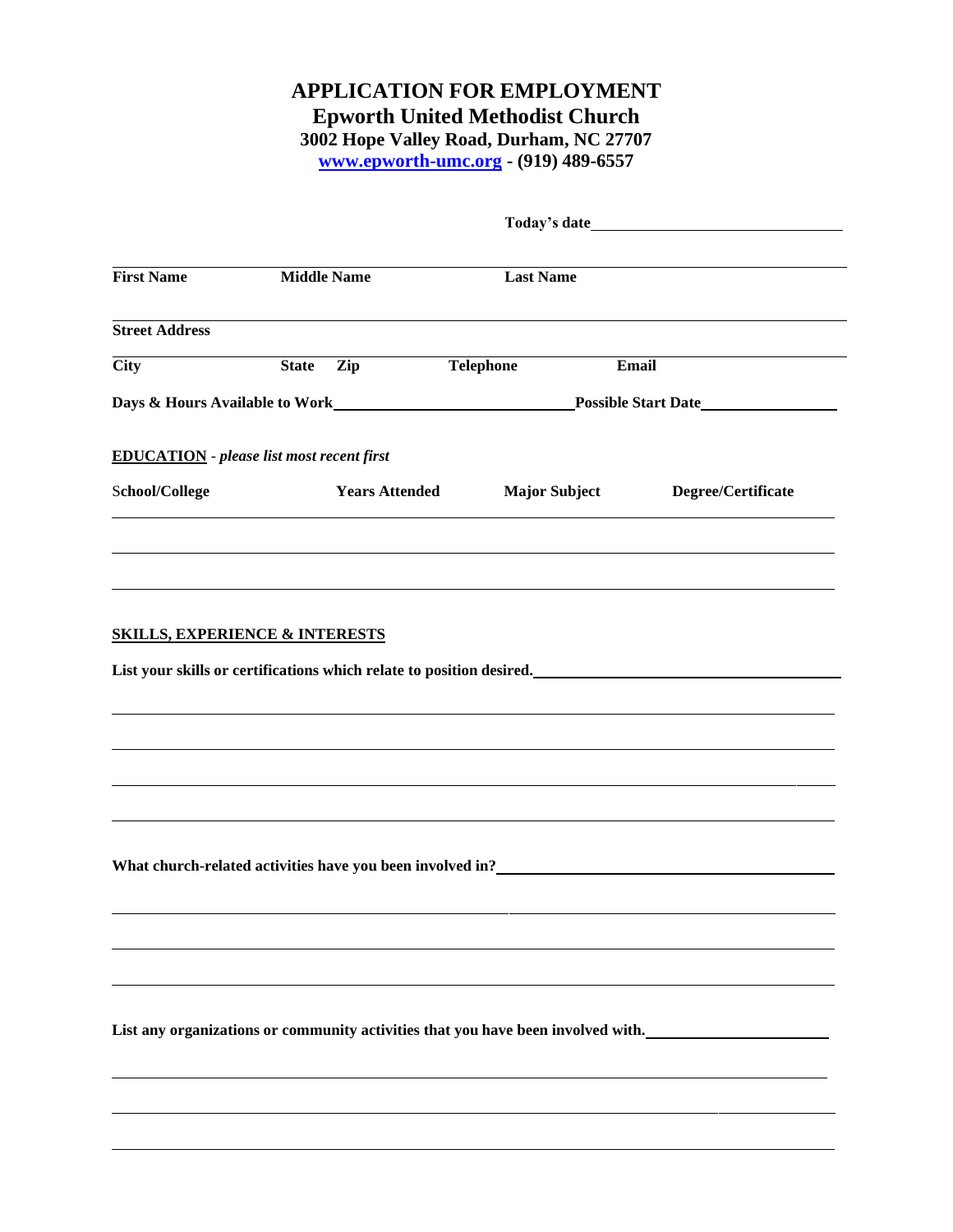**Have you ever been convicted of a crime? If so, please explain.**

**Epworth UMC Mission Statement :** *Epworth is a Christ-centered faith community committed to transforming the world one disciple at a time.* **How does your personal philosophy relate to this mission?**

**\_**

**Please discuss what contributions you feel you can make to Epworth UMC.**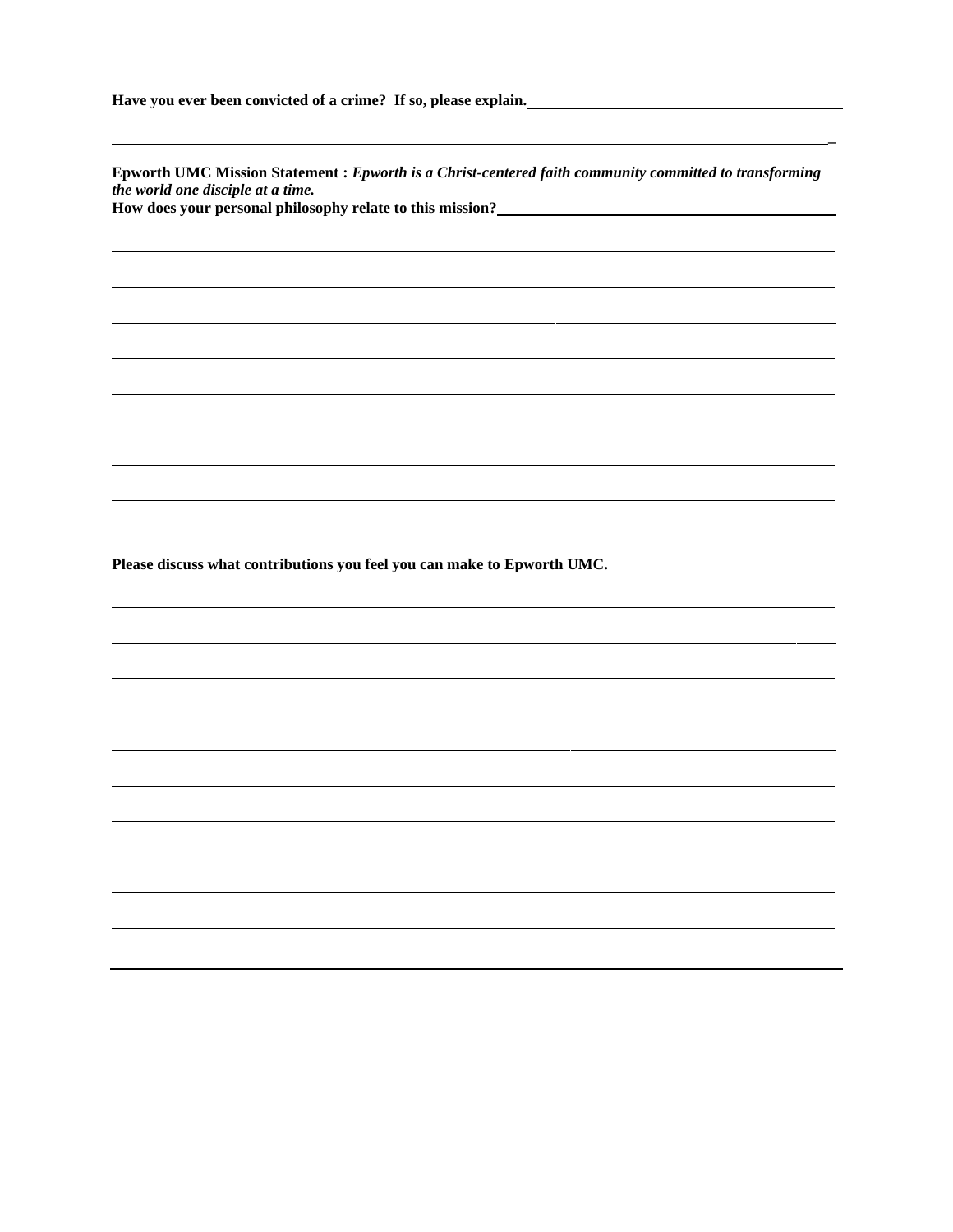**EMPLOYMENT HISTORY –** *most recent first. If more space is needed, attach another sheet. Please account for any discontinuity in time.*

| <b>POSITION TITLE &amp; DESCRIPTION_</b>                                                                                                                                                                                            |                             |  |  |  |
|-------------------------------------------------------------------------------------------------------------------------------------------------------------------------------------------------------------------------------------|-----------------------------|--|--|--|
|                                                                                                                                                                                                                                     |                             |  |  |  |
|                                                                                                                                                                                                                                     |                             |  |  |  |
| Employment Dates                                                                                                                                                                                                                    |                             |  |  |  |
|                                                                                                                                                                                                                                     |                             |  |  |  |
|                                                                                                                                                                                                                                     |                             |  |  |  |
|                                                                                                                                                                                                                                     |                             |  |  |  |
| <b>Reason for Leaving</b>                                                                                                                                                                                                           |                             |  |  |  |
|                                                                                                                                                                                                                                     |                             |  |  |  |
| Address & Phone <b>Manual Community</b> Contract to the Second Community Community Community Community Community Community Community Community Community Community Community Community Community Community Community Community Comm |                             |  |  |  |
| <b>Employment Dates</b>                                                                                                                                                                                                             |                             |  |  |  |
| <b>Main Responsibilities</b> Main Responsibilities                                                                                                                                                                                  |                             |  |  |  |
| Name of Supervisor<br><u> 1980 - Jan James James Barbara, martxa a fizikar a shekara 1980 - Andrew Start Barbara (</u>                                                                                                              | May we contact this person? |  |  |  |
| <b>Number of Hours Worked Weekly_</b>                                                                                                                                                                                               | <u>Salary Salary</u>        |  |  |  |
| <b>Reason for Leaving</b>                                                                                                                                                                                                           |                             |  |  |  |
|                                                                                                                                                                                                                                     |                             |  |  |  |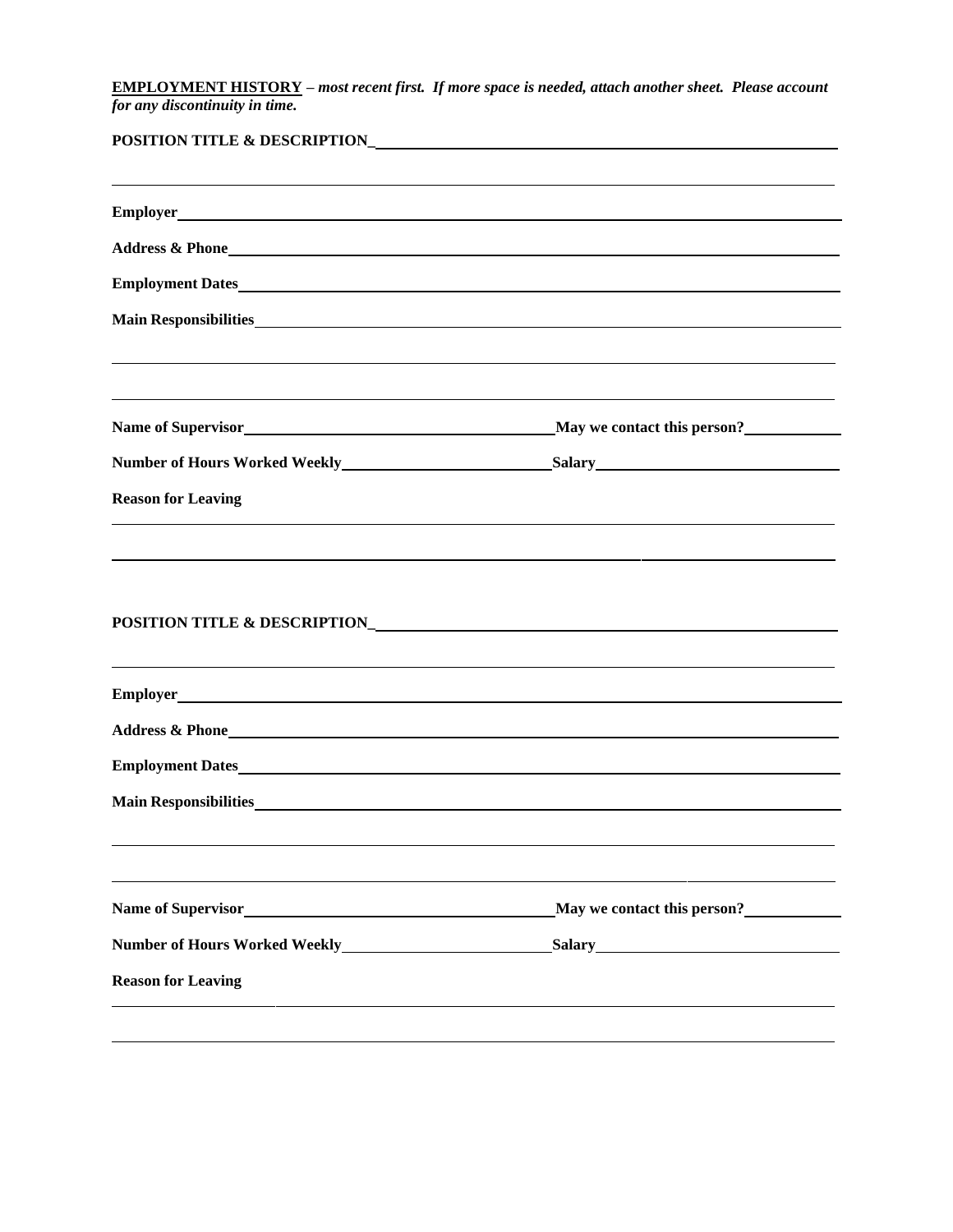## *Employment History – continued*

| Main Responsibilities                                                                                               |
|---------------------------------------------------------------------------------------------------------------------|
|                                                                                                                     |
| <u> 1999 - Andrea San Andrea San Andrea San Andrea San Andrea San Andrea San Andrea San Andrea San Andrea San A</u> |
|                                                                                                                     |
|                                                                                                                     |
|                                                                                                                     |
|                                                                                                                     |
|                                                                                                                     |

**REFERENCES –** *please list three personal references. Do not include names of relatives or names from the Employment History section of this application.*

| Name                                                                                                                                                                                                                           |
|--------------------------------------------------------------------------------------------------------------------------------------------------------------------------------------------------------------------------------|
|                                                                                                                                                                                                                                |
|                                                                                                                                                                                                                                |
|                                                                                                                                                                                                                                |
|                                                                                                                                                                                                                                |
| Name experience and the contract of the contract of the contract of the contract of the contract of the contract of the contract of the contract of the contract of the contract of the contract of the contract of the contra |
|                                                                                                                                                                                                                                |
| Home Phone North Phone North Phone North Phone North Phone North Phone North Phone North Phone North Phone North Phone North Phone North Phone North Phone North Phone North Phone North Phone North Phone North Phone North P |
|                                                                                                                                                                                                                                |
|                                                                                                                                                                                                                                |